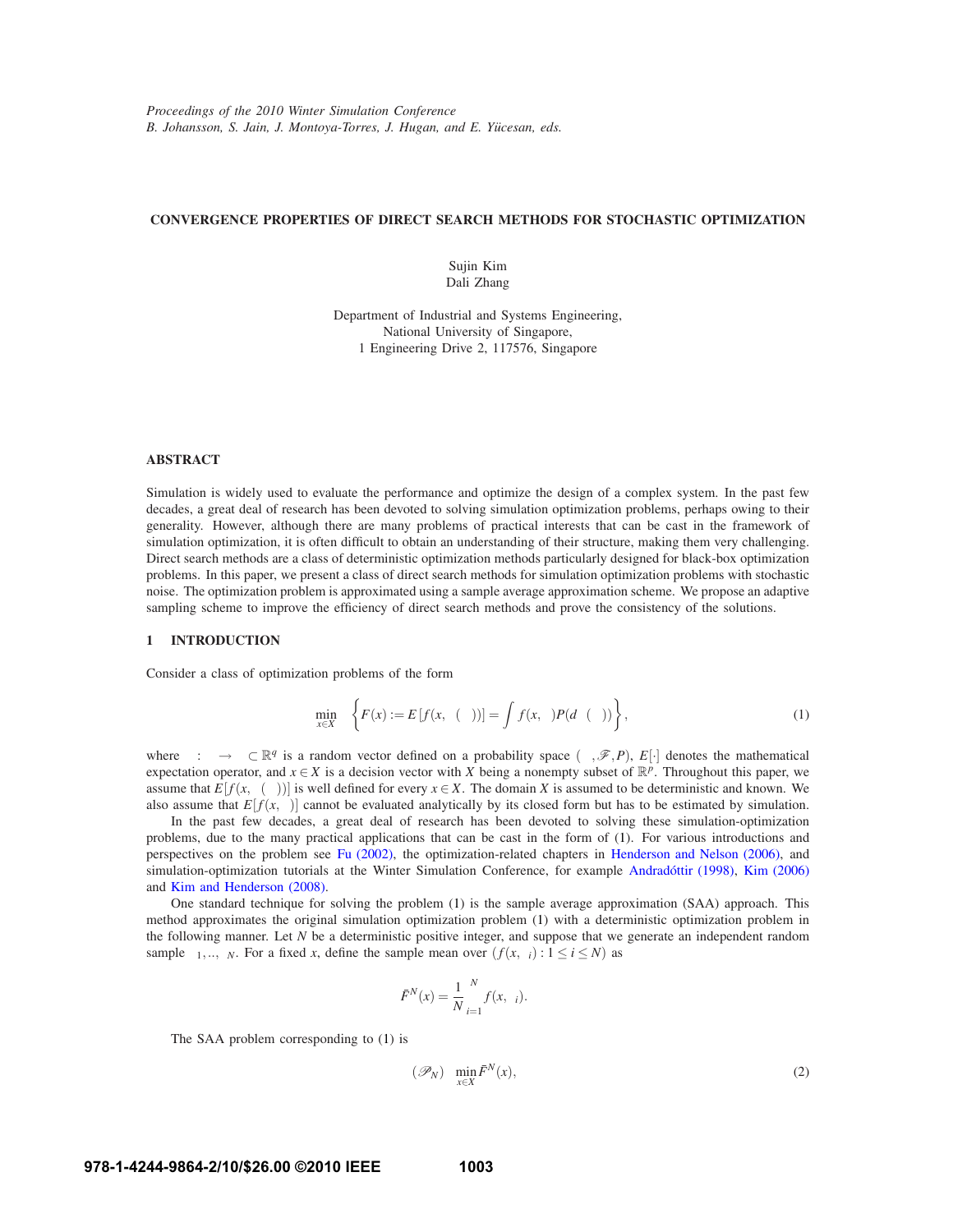i.e., we minimize the *sample* average. Once the sample is fixed,  $\bar{F}^N(x)$  becomes deterministic. Consequently, the SAA problem (2) becomes a deterministic optimization problem and one can solve it using any convenient optimization algorithm. For a general introduction to the SAA approach, the readers are referred to Shapiro (2003).

The basic idea of the SAA method yields several possible variations. For instance, instead of solving a single SAA problem, we can solve a sequence of SAA problems  $\{\mathcal{P}_{m_k}\}\$  with increasing sample size  $\{m_k\} \to \infty$ (Chen and Schmeiser 2001, Pasupathy and Schmeiser 2009). At every iteration, the solution from the previous iteration can be used as a starting point and a new SAA problem is resolved. Pasupathy (2010) analyzed the asymptotically optimal sample size  $m_k$  and the error-tolerance level  $e_k$ . However, numerical results show that this optimal convergence often cannot be realized in finite sample simulation (Royset 2010). Bayraksan and Morton (2010) developed a sequential sampling scheme to determine the sample size  $m_k$ . At iteration  $k$ , the optimality gap is estimated in order to determine whether to terminate the algorithm, and  $m_{k+1}$  is updated based on this estimate if the condition on the optimality gap is not satisfied. Nice statistical inferences on the optimal values and solutions can be obtained in this context, but solving a new SAA problem at each iteration can be time-consuming.

Another variation is using the variable-number sample-path (VNSP) scheme in an iterative optimization algorithm. Instead of solving the SAA problem with a fixed sample size *N* at every iteration, one may want to use variable sample size  $N_k$ , where  $N_k$  may grow to infinity with the number of iterations  $k$ . Homem-de-Mello (2003) analyzed the asymptotic property of the objective function under the VNSP scheme and showed the pointwise convergence of the approximate objective function to the true objective function. This work also incorporated VNSP into some basic random search methods and applied the scheme to stochastic optimization problems with a finite feasible set. More recently, Deng and Ferris (2009) applied Powell's unconstrained optimization method by quadratic approximation (UOBYQA) to solve a SAA problem under the VNSP scheme, achieving the convergence of the algorithm to a stationary point. Their numerical results showed that the VNSP scheme has great potential for improving the rate of convergence.

In this paper, we consider a class of direct search methods for simulation optimization problems where the objective function is evaluated through black-box optimization with stochastic noise. Adapting some of the ideas from Deng and Ferris (2009), we propose an adaptive sampling scheme to improve the efficiency of direct search methods and prove the consistency of the solutions. Unlike Deng and Ferris (2009), we do not assume any prior distributions for the algorithm parameters to adaptively update the sample size at each iteration. The numerical results show that the proposed algorithm outperforms SAA methods with fixed sampling, supporting our asymptotic convergence analysis.

In Section 2, we review the direct search method for deterministic black-box optimization. In Section 3, we propose a way of extending this methodology to simulation optimization problems with stochastic noise. Section 4 gives our convergence analysis of the proposed algorithm. Finally, Section 5 presents numerical results comparing the proposed method to other techniques.

# **2 DIRECT SEARCH METHOD**

Direct search methods are derivative-free methods that sample the objective function at a finite number of points at each iteration and decide which actions to take next solely on those function values without any derivative information. These methods received a great deal of attention since the great advance in parallel computing made in the 1990s. In particular, the methods have been widely applied to simulation-based optimization problems, in which analytical derivatives cannot be obtained or the objective function is nonsmooth.

In this section, we present a description for a particular class of direct search methods for deterministic continuous optimization problems, named as *generating set search* (GSS). The concept of GSS is introduced by Kolda et al. (2003). It is generic enough to capture many features of direct search methods, including classical pattern search, while still remaining simple enough to discuss with a minimum of notation and without handling a variety of special cases. For a review of direct search methods, the readers are referred to Lewis et al. (2000) and Kolda et al. (2003). For a review of general derivative-free methods for continuous optimization problems, see Conn et al. (2009). Here we present the GSS algorithm for the problem of finding a local minimizer of a real-valued function  $f(x)$ .

**I. Initialization.** Let  $x_0 \in \mathbb{R}^p$  be the initial guess, and  $\Delta_0 > \Delta_{\text{tol}} > 0$  be the initial value of the step-length control parameter.

Let  $\theta_{\text{max}} < 1$  be an upper bound on the contraction parameter.

Let  $\rho : [0, \infty) \to [0, \infty)$  be a nonnegative continuous function. Either  $\rho \equiv 0$  or  $\rho(t)$  is a positive, continuous, monotonically increasing function such that  $\rho(t)/t \to 0$  as  $t \downarrow 0$ .

Let  $\beta_{\text{max}} \ge \beta_{\text{min}} \ge 0$  be upper and lower bounds, respectively, on the lengths of the vectors in any generating set.

**II. Algorithm.** For each iteration  $k = 0, 1, 2, \cdots$ 

• **Step 1** (i) (Successful Iteration) If there exists  $d_k \in \mathcal{D}_k$  such that  $f(x_k + \Delta_k d_k) < f(x_k) - \rho(\Delta_k)$ , then do the following: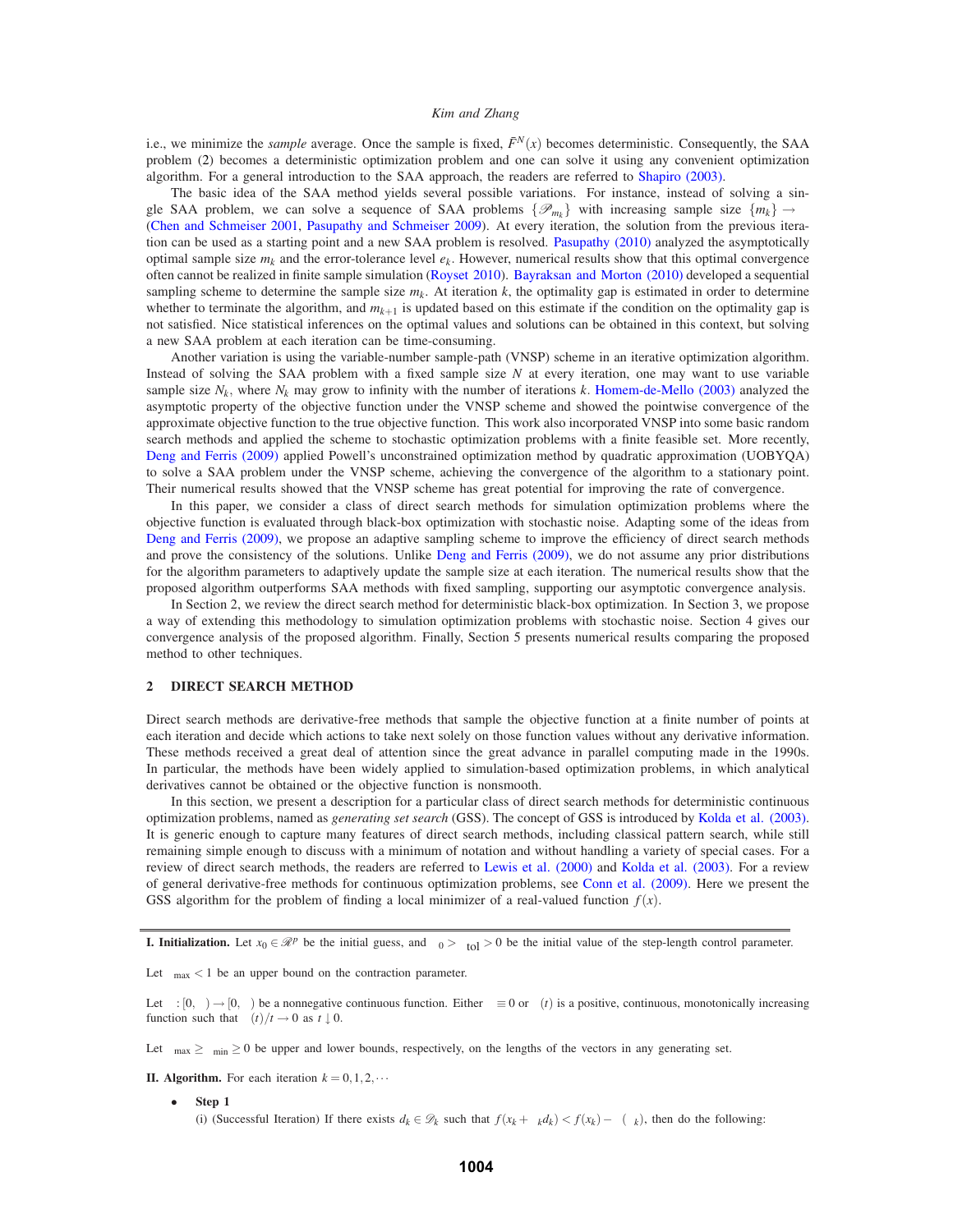- Set  $x_{k+1} = x_k + \Delta_k d_k$ .
- $-$  Set  $\Delta_{k+1} = \phi_k \Delta_k$ , where  $\phi_k ≥ 1$ .

(ii) (Unsuccessful Iteration) Otherwise,  $f(x_k + \Delta_k d_k) \ge f(x_k) - \rho(\Delta_k)$  for all  $d_k \in \mathcal{D}_k$ , so do the following:

- $-x_{k+1} = x_k$ .
- $-\Delta_{k+1} = \theta_k \Delta_k$  where  $0 < \theta_k < \theta_{\text{max}}$ .
- If  $\Delta_{k+1} < \Delta_{tol}$ , then **terminate**.
- **Step 2** Let  $\mathscr{D}_{k+1} = \mathscr{D}_{k+1} \cup \mathscr{H}_{k+1}$ . Here  $\mathscr{D}_{k+1}$  is a generating set for  $\mathscr{R}^p$  satisfying  $\beta_{min} \leq ||d|| \leq \beta_{max}$  for all  $d \in \mathscr{G}_{k+1}$ and  $\kappa(\mathcal{D}_{k+1}) \geq \kappa_{min}$ , and  $\mathcal{H}_{k+1}$  is a finite (possibly empty) set of additional search directions such that  $\beta_{min} \leq ||d||$  for all  $d \in \mathcal{H}_{k+1}$ .

Figure 1: GSS algorithm by Kolda, Lewis and Torczon (2000).

The algorithm must be equipped with a set of search directions that includes a descent direction. To avoid poor search directions, there must be a descent direction that is not "too orthogonal" to the direction of steepest descent. To ensure that the above conditions are satisfied without using knowledge of explicit gradients, GSS methods use multiple search directions. The set of these directions is known as the *generating set*. A set  $\mathscr{G} = \{d^{(1)}, \dots, d^{(r)}\}$  of  $r > p+1$ vectors in  $\mathbb{R}^p$  generates  $\mathbb{R}^p$  if  $\mathscr{G}$  positively spans  $\mathbb{R}^p$ , that is, for any vector  $v \in \mathbb{R}^p$ , there exist  $\lambda^{(1)}, \cdots, \lambda^{(r)} \ge 0$  such that  $v = \sum_{i=1}^{r} \lambda^{(i)} d^{(i)}$ .

A generating set must contain a minimum of  $p+1$  vectors. For example, in a two dimensions, a minimal generating set with  $p+1 = 3$  vectors is

$$
\mathscr{G} = \left\{ \left[ \begin{array}{c} 1 \\ 0 \end{array} \right], \left[ \begin{array}{c} -1 \\ -1 \end{array} \right], \left[ \begin{array}{c} -1 \\ 1 \end{array} \right] \right\}.
$$

The coordinate directions also form a generating set with 2*p* vectors. In two dimensions, there are  $2p = 4$  vectors in the set

$$
\mathscr{G} = \left\{ \left[ \begin{array}{c} 1 \\ 0 \end{array} \right], \left[ \begin{array}{c} -1 \\ 0 \end{array} \right], \left[ \begin{array}{c} 0 \\ 1 \end{array} \right], \left[ \begin{array}{c} 0 \\ -1 \end{array} \right] \right\}.
$$

In GSS, we use the notion of *cosine measure* to quantify the worst-case distance between the steepest descent direction  $v = -\nabla f(x)$  and the vector in G that makes the smallest angle with v. This measure is defined to be

$$
\kappa(\mathscr{G}):=\min_{v\in\mathbb{R}^n}\max_{d\in\mathscr{G}}\frac{v^Td}{\|v\|\|d\|},
$$

where  $\mathscr G$  is a generating set in  $\mathbb{R}^p$ . In order to prevent a slow rate of descent, the cosine measure must be bounded below, that is,  $\kappa(\mathscr{G}_k) \geq \kappa_{\min}$  for any iteration  $k = 1, 2, \cdots$ .

The nonnegative function  $\rho$  is called the *forcing function*. Choosing  $\rho$  to be identically zero imposes a simple decreasing condition on the acceptance of the step. Under a set of regularity conditions (for example, when the forcing function  $\rho$  is positive, together with some other relatively mild conditions), GSS algorithm achieves global convergence. The first step of the proof is to show that the sequence of step size parameters  $\Delta_k$  tends to zero.

**Theorem 1.** *(Lewis, Torczon, and Trosset 2000) Let f be bounded below. Suppose that*  $\rho(t)$  *is a positive forcing function. Then the sequence of stepsizes produced by GSS satisfies*

$$
\liminf_{k \to +\infty} \Delta_k = 0.
$$

The following theorem leads to global convergence results and to the validation of stopping criteria for GSS methods.

**Theorem 2.** *(Lewis, Torczon, and Trosset 2000) Let*  $f : \mathbb{R}^p \to \mathbb{R}$  *be continuously differentiable, and suppose*  $\nabla f$  *is Lipschitz continuous with constant M. Assume that*  $\rho(t)$  *is continuous,*  $\rho(t) = o(t)$  *as*  $t \to 0$  *and*  $\rho(t_1) \leq \rho(t_2)$  *for*  $t_1 < t_2$ *. Then, GSS produces iterations satisfying* 

$$
\|\nabla f(x_k)\| \le \kappa(\mathscr{G}_k)^{-1} \left[M\Delta_k\beta_{\max} + \frac{\rho(\Delta_k)}{\Delta_k\beta_{\min}}\right].
$$

By Theorem 2, it can be easily shown that  $\liminf_{k\to\infty} \|\nabla f(x_k)\| = 0$  and the sequence of iterates  $\{x_k\}$  has a limit point  $x^*$  for which  $\nabla f(x^*) = 0$ .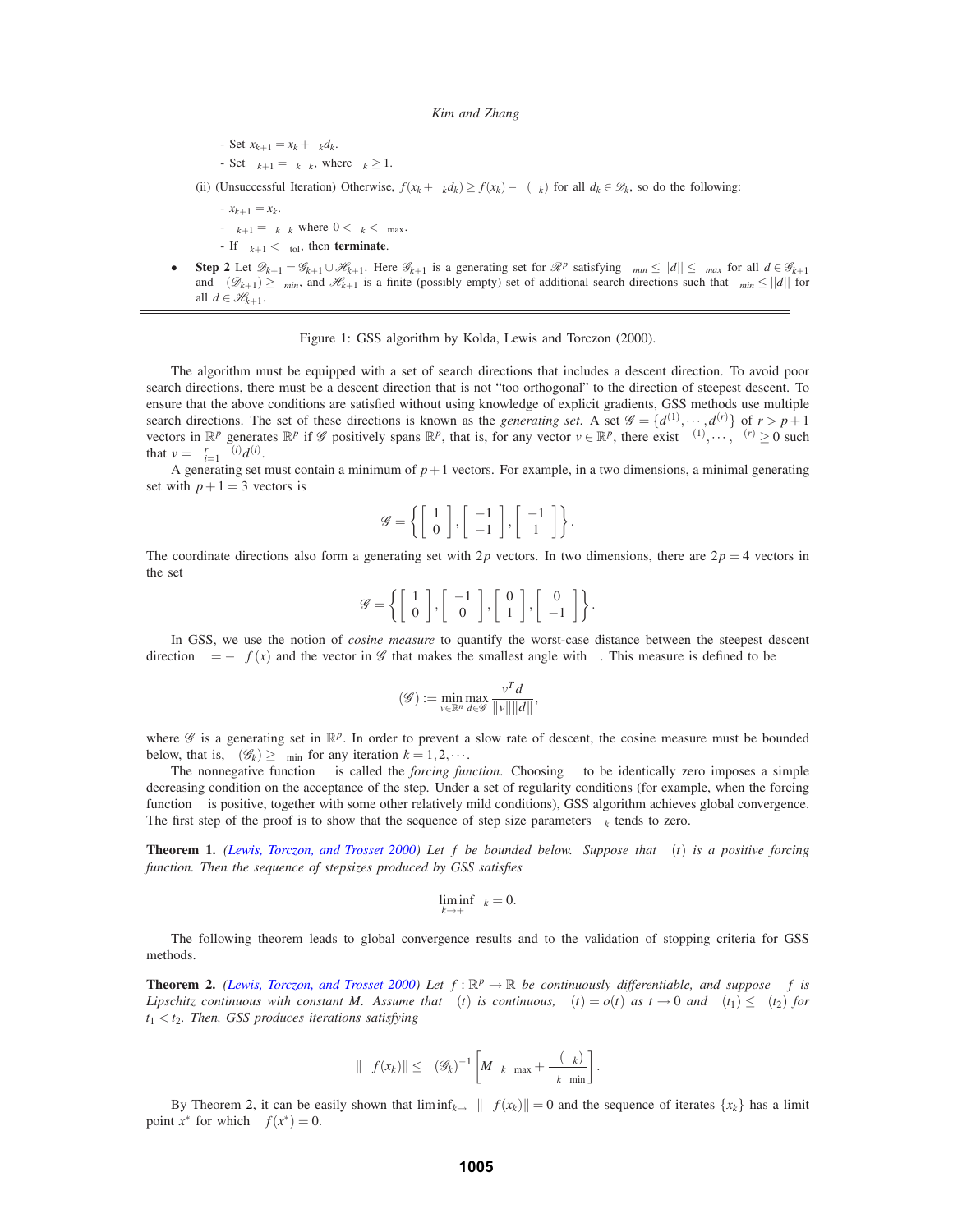All the analysis above is based on the assumption that there is no random noise in the simulation output. In the next section, we introduce a version of the GSS algorithm that can handle stochastic noise in the objective function.

### **3 THE GSS METHOD FOR SIMULATION OPTIMIZATION**

In the section, we describe the GSS algorithm for solving the simulation optimization problem (1) based on SAA methods. We assume that (a) the underlying expected objective function  $F(x)$  has no explicit form and the expectation is computed by taking an average over the observed or sampled objective function *f* ; (b) *f* is a black-box function and every evaluation of the random function  $f(x,\xi)$  is obtained by running a simulation with input value *x*. Thus, we do not know the explicit form of either *F* or *f* , and derivative-based algorithms are not suitable for our problem.

In order to obtain an approximate solution to the true problem (1), we apply the GSS algorithm to the SAA problem (2). However, instead of fixing a sample from the beginning and then iteratively searching for the (local) minimum of the resulting deterministic problem (2), we use an increasing sequence of sample sizes  $\{N_k\}$  in order to improve the finite time performance of the algorithm as well as to achieve convergence. At iteration *k*, we can either reuse *Nk*−<sup>1</sup> samples from the previous iteration and generate  $N_k - N_{k-1}$  new samples, or we can generate a new sample that is independent of all the samples generated previously. The detailed GSS algorithm with VNSP scheme is as follows.

**I. Initialization.** Let  $x_0 \in \mathbb{R}^p$  be the initial guess, and  $\Delta_0 > \Delta_{\text{tol}}$  be the initial value of the step-length control parameter. Let  $\rho(t)$ be a positive, continuous, monotonically increasing function such that  $\rho(t)/t \to 0$  as  $t \downarrow 0$ .

**II. Algorithm.** For each iteration  $k = 0, 1, 2, \cdots$ 

• **Step 1**

Update  $N_k$  and generate a sample  $\xi_k^1, \xi_k^2, \cdots, \xi_k^{N_k}$ . Define

$$
\bar{F}_k^{N_k}(x) := \frac{1}{N_k} \sum_{i=1}^{N_k} f\left(x, \xi_k^i\right).
$$
\n(3)

• **Step 2**

(i) (Successful Iteration) If there exists  $d_k \in \mathcal{D}_k$  such that  $\bar{F}_k^{N_k}(x_k + \Delta_k d_k) < \bar{F}_k^{N_k}(x_k) - \rho(\Delta_k)$ , then do the following:

- Set  $x_{k+1} = x_k + \Delta_k d_k$ .
- $-$  Set  $\Delta_{k+1} = \phi_k \Delta_k$ , where  $\phi_k \geq 1$ .

(ii) (Unsuccessful Iteration) Otherwise,  $\bar{F}_k^{N_k}(x_k + \Delta_k d_k) > \bar{F}_k^{N_k}(x_k) - \rho(\Delta_k)$ , for all  $d_k \in \mathcal{D}_k$ , so do the following:

- $-x_{k+1} = x_k$ .
- $-\Delta_{k+1} = \theta_k \Delta_k$  where  $0 < \theta_k < \theta_{\text{max}}$ .
- If  $\Delta_{k+1} < \Delta_{tol}$ , then **terminate**.
- **Step 3** Same as Step 2 in Figure 1.

Figure 2: Algorithm 1 - GSS algorithm for simulation optimization.

The sample size  $N_k$  is crucial to the performance of the algorithm. If  $N_k$  is too small, the resulting SAA problem would be inaccurate and may lead to a bad movement of the algorithm. However, when the mesh size ∆*<sup>k</sup>* is still large and the iterate has not entered a neighborhood of a stationary point, we may not need a highly accurate approximate problem to determine a descent direction, and hence significant computational savings can be achieved by using small *N<sub>k</sub>*. We determine the sample size *N<sub>k</sub>* in such a way that the probability that the iterate  $x_k$  is worse than  $x_{k-1}$  decreases with a certain rate as iteration grows. The sequence of these probabilities eventually converges to zero, meaning that the iterates converge to a true local solution. The variability of the estimated value of the objective function, and the potential improvement in the value of the true objective function at the current iteration, should be taken into account to identify the appropriate value for  $N_k$ . We do this by introducing the following new algorithm for the true problem:

- Case 1: If  $x_k \neq x_{k+1}$  and  $f(x_{k+1}) < f(x_k) \rho(\Delta_k)$ , then set  $x'_{k+1} = x_{k+1}$ .
- Case 2: Else if there exists  $d'_k \in \mathcal{D}_k$  such that  $f(x_k + d'_k \Delta_k) < f(x_k) \rho(\Delta_k)$ , then set  $x'_{k+1} = x_k + d'_k \Delta_k$ .
- Case 3: Else if there exists  $d'_{k} \in \mathcal{D}_{k}$  such that  $f(x_{k} + d'_{k} \Delta_{k}) = f(x_{k}) \rho(\Delta_{k})$ , then set  $x'_{k+1} = x_{k+1}$ .

At iteration  $k$ **:**  $k = 0, 1, 2, \cdots$ 

Let  $\mathscr{S}_k = (x_k, \Delta_k, \mathscr{D}_k)$  be the state of Algorithm 1 at the beginning of iteration *k* and  $x_{k+1}$  be the iterate returned from Algorithm 1 at the end of iteration *k*.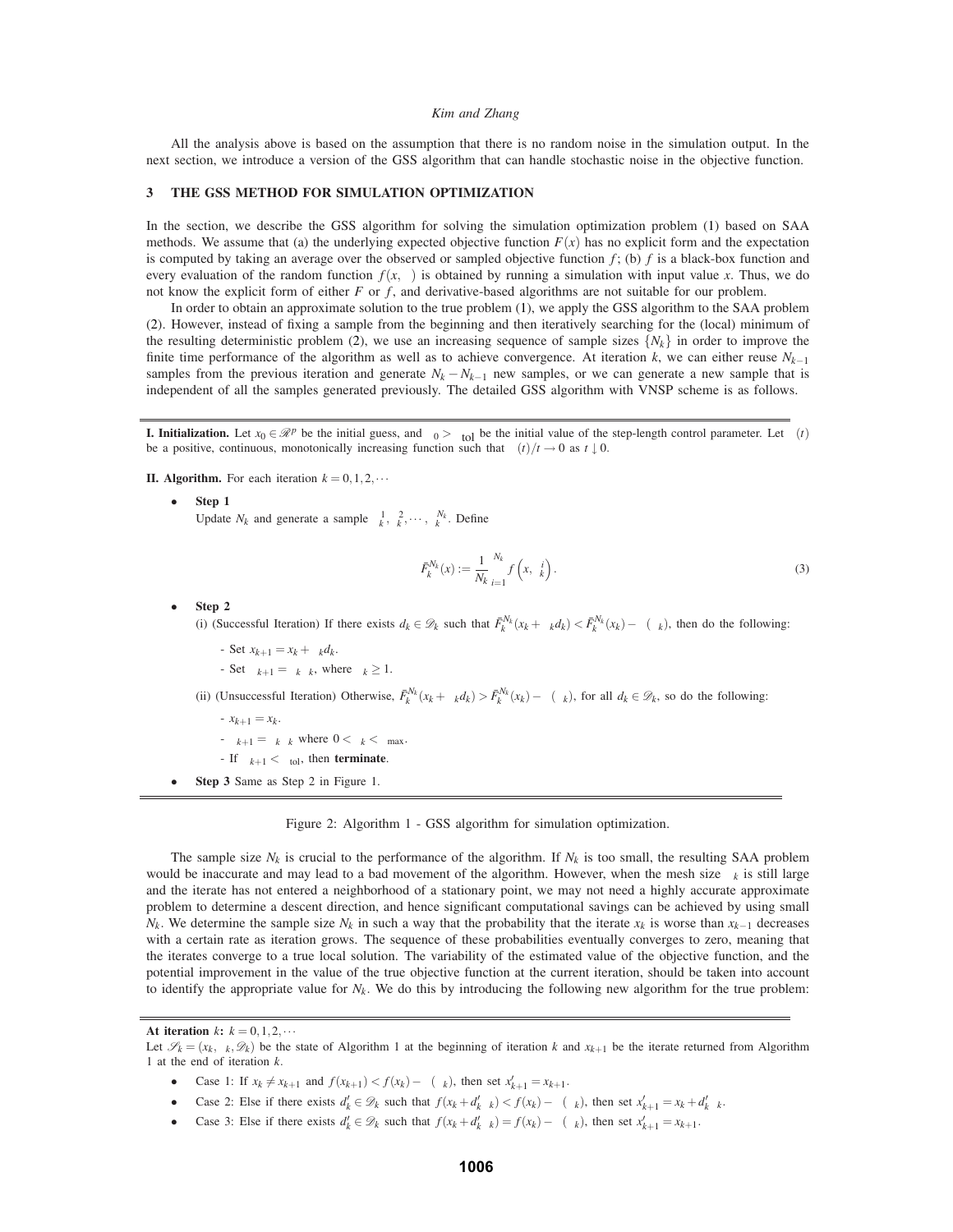Figure 3: Algorithm 2 - Counterpart GSS algorithm for the true problem.

• Case 4: Else  $x'_{k+1} = x_k$ .

Algorithm 2 moves to a better solution whenever there exists a descent direction in the given direction set. If the given solution is better than other candidate solutions, Algorithm 2 stays at the same solution. Otherwise, take the solution returned from Algorithm 1. We present the convergence analysis of Algorithm 1 and 2 in the next section.

# **4 THE ANALYSIS OF THE ALGORITHM**

From Algorithm 1 and Algorithm 2, we obtain two sequences of iterates  $\{x_k\}$  and  $\{x'_k\}$ , respectively. In this section, we will prove that both sequences converge to a stationary point of the true problem (1) under a set of mild regularity conditions. The key idea for the convergence proof is that increasing the sample size reduces the bias between the SAA problem and the true problem. Then, Algorithm 1 will eventually produce a sequence  $\{x_k\}$  whose tail part coincides with that of  $\{x'_{k}\}.$ 

Before proceeding to the convergence analysis, we introduce assumptions on function *F* and *f*.

- **A1.** *F* is bounded below on the level set  $L(x_0) = \{x \in \mathbb{R}^p : F(x) \leq F(x_0)\}.$
- **A2.** *F* is continuously differentiable.
- **A3.** The positive spanning sets  $D_k$ ,  $k = 0, 1, \ldots$  in the algorithm are chosen from a finite set  $\mathscr{D}$ , that is,  $|\mathscr{D}| < \infty$ and  $\mathscr{D}_k \subset \mathscr{D}$ , for all *k*.
- **A4.**  ${f(x, \xi) : x \in \mathbb{R}^p}$  is uniformly integrable and  $\sup_{x \in \mathbb{R}^p} Var[f(x, \xi)] = \sigma^2 < \infty$ .

Assumptions A1-A3 are sufficient conditions under which the GSS algorithm for the true problem globally converges. Assumption A2 and A3 replace the Lipschitz continuity of ∇*F* in Theorem 2. Assumption A4 is necessary so that the SAA problem converges to the true problem and the random noise is regulated. A2 can be satisfied if the sample function *f* satisfies a set of regularity conditions (see Kim 2006).

Let  $E_k^N = \{x_{k+1}^N \neq x_{k+1}^N\}$ , where  $x_{k+1}^N$  and  $x_{k+1}^N$  are solutions obtained at the end of the kth iteration with sample size  $N_k = N$  from Algorithm 1 and 2, respectively. Then  $P(E_k^N)$  is the probability that Algorithm 1 fails to make a correct decision at iteration *k* when the objective function values are approximated using sample size *N*. The next theorem shows that this failure probability will eventually converge to zero as the sample size *N* grows.

**Proposition 3.** Assume A1-A4. Then  $P(E_k^N) \to 0$  as  $N \to \infty$ , for  $k = 1, 2, ...$ 

*Proof.* Here we provide a sketch of the proof. Let  $\tau_k = \inf\{|f(x_k) - f(x_k + d\Delta_k) - \rho(\Delta_k)| > 0 : d \in \mathcal{D}_k\}$ . After several steps of computation, we can obtain

$$
P(E_k^N|\mathscr{S}_k) \leq P((\bar{F}_k^N(x) - f(x)) - (\bar{F}_k^N(y) - f(y)) > \tau_k|\mathscr{S}_k)
$$
  
\n
$$
\leq \frac{1}{\tau_k^2}Var(\bar{F}_k^N(x) - \bar{F}_k^N(y)|\mathscr{S}_k)
$$
  
\n
$$
\leq \frac{4\sigma^2}{\tau_k^2N} \text{ for given } \mathscr{S}_k,
$$
 (4)

where  $x = x_k$  (or  $x_k + d\Delta_k$ ) and  $y = x_k + d\Delta_k$  (or  $x_k$ ) for some  $d \in \mathcal{D}_k$ . Note that  $x_k$  is random and so is  $\tau_k$ . Since there are only finitely many possible values of  $\Delta_i$ ,  $i = 0, 1, \ldots, k$  and  $\mathscr D$  is also finite, the algorithm can visit only a finite number of points until iteration *k*, that is,  $|\{x_i(\omega): i = 0, 1, ..., k, \omega \in \Omega\}| < \infty$ . Therefore,  $\inf \{\tau_k(\omega): \omega \in \Omega\} > 0$  and  $P(E_k^N) \le C/N$  for some constant  $C > 0$ .

 $\Box$ 

By Theorem 3, for any given  $0 < \alpha_k < 1$ ,  $P(E_k^N) \le \alpha_k$  with large enough *N*. To prove the convergence of Algorithm 1, we need to assume the following property on the sequence  $\{\alpha_k\}$  of failure probabilities.

**A5.**  $\{\alpha_k\}$  is a sequence of real numbers such that  $0 < \alpha_k < 1$ , for all  $k = 1, 2, ...$  and  $\sum_{k=1}^{\infty} \alpha_k < \infty$ .

Let  $\{N_k\}$  be the sequence of sample sizes that satisfies  $P(E_k^{N_k}) \le \alpha_k$ ,  $k = 1, 2, \dots$  For notational convenience, we let  $x_k = x_k^{N_k}$  and  $x'_k = x_k^{N_k}$ . Then, by the Borel-Cantelli Lemma, the events  $E_k^{N_k}$ ,  $k = 1, 2, ...$  occur only finitely many times, meaning that there exists a large  $K > 0$  such that for all  $k \ge K$ ,  $x_k = x'_k$ .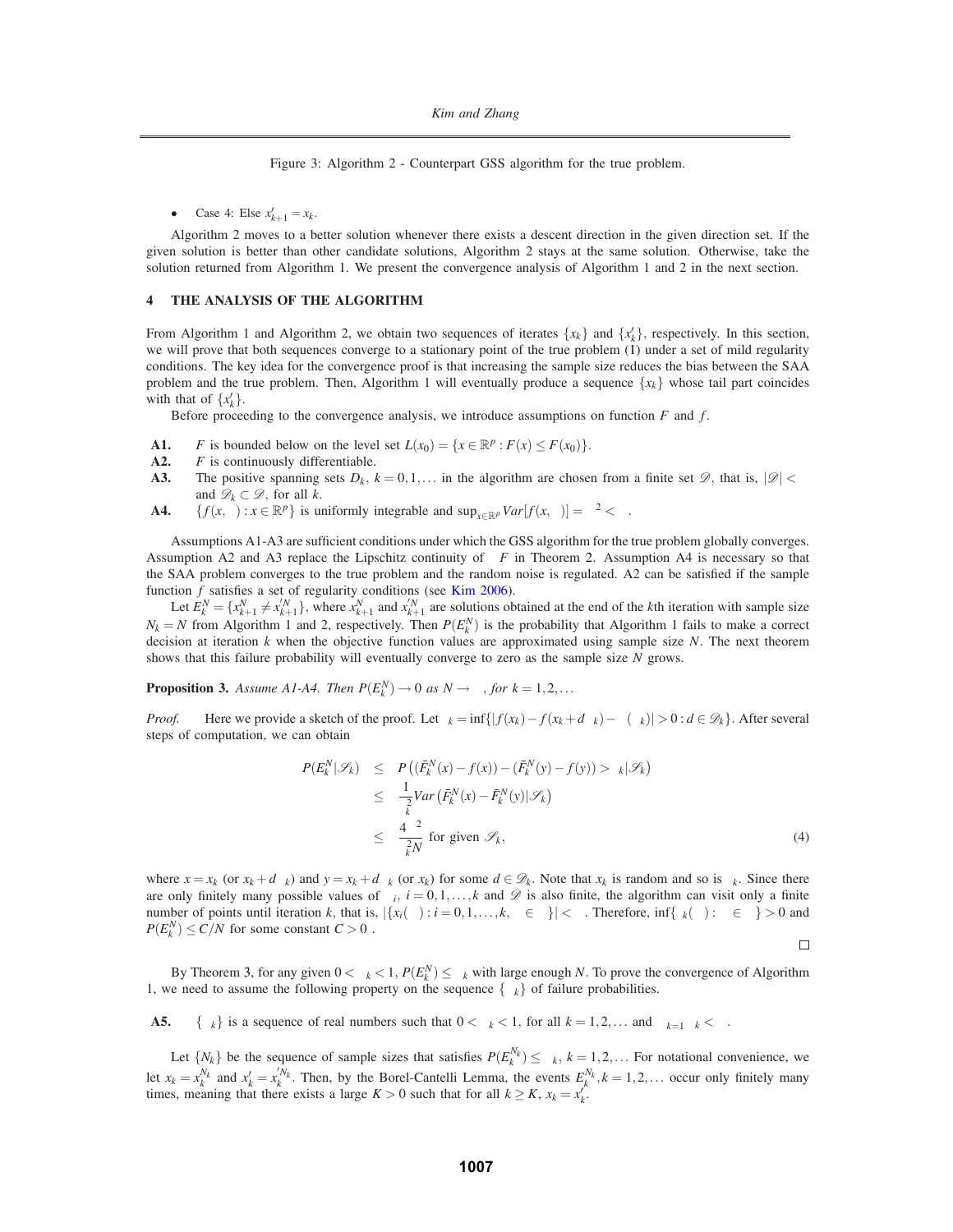**Theorem 4.** Assume A1-A5. Then,  $\liminf_{k\to\infty} \|\nabla f(x_k)\| = 0$  w.p.1 and the sequence of iterates  $\{x_k\}$  has a limit point  $x^*$  *for which*  $\nabla f(x^*) = 0$ .

*Proof.* The result is an immediate consequence of Theorem 2. Since  $x_k = x'_k, k \ge K$  for a large *K*, it suffices to show that a subsequence of  $\{x'_k : k \geq K\}$  converges to a stationary point. At iteration *k*, if there exists  $d'_k \in \mathcal{D}_k$  such that  $f(x'_k + d'_k \Delta_k) < f(x'_k) - \rho(\Delta_k)$ , or  $f(x'_k + d\Delta_k) > f(x'_k) - \rho(\Delta_k)$  for all  $d \in \mathcal{D}_k$ , then  $x'_{k+1}$  is the same with the iterate produced by the original GSS algorithm in Figure 1. If  $f(x_k' + d\Delta_k) \ge f(x_k') - \rho(\Delta_k)$  for all  $d \in \mathcal{D}_k$  and there exists  $d'_k \in \mathcal{D}_k$  such that  $f(x'_k + d'_k \Delta_k) = f(x'_k) - \rho(\Delta_k)$ , then Algorithm 2 either stays in  $x'_k$  like the original GSS algorithm or moves to  $x'_k + d'_k \Delta_k$ . Since the iterate  $x'_k + d'_k \Delta_k$  makes a sufficient improvement in the objective function value, moving to this point does not affect the convergence result in Theorem 1 and 2. П

Equation (4) in the proof of Theorem 3 provides a guideline on how to select an appropriate form for  $N_k$  to guarantee the asymptotic convergence of Algorithm 1. The term  $1/\tau_k^2$  is a measure of the difficulty of determining a descent direction, and  $\sigma^2/N$  represents the degree of random noise in the approximate objective function. In order to converge to the true solution, the stochastic error should converge to zero fast enough so that the algorithm can detect a descent direction with significantly high probability. Let  $\alpha_k = k^{-\alpha}$  for some  $\alpha > 1$ . Then, Equation (4) suggests  $N_k = O(k^{\alpha}/\tau_k^2).$ 

Another way to obtain the upper bound of  $P(E_k^N|\mathcal{S}_k)$  is by using large deviation theory. Suppose that  $(f(x_k, \xi_k^i), f(x_k +$  $d\Delta_k, \xi_k^i)$ ,  $i = 1, 2, ..., N_k$  are conditionally independent for given  $\mathscr{S}_k$ . Then, Chernoff's bound yields

$$
P\left(\left(\bar{F}_k^{N_k}(x) - f(x)\right) - \left(\bar{F}_k^{N_k}(y) - f(y)\right) > \tau_k \right) \le e^{\left(-N_k I(\tau_k)\right)} \text{ for given } \mathscr{S}_k. \tag{5}
$$

Here *I*(·) is the so-called *rate function* corresponding to the distribution of  $f(x,\xi) - f(y,\xi)$ , which is defined by

$$
I(z) := \sup_{t \in \mathbb{R}} [tz - \log M(t)]
$$

and  $M(t) := \mathbb{E}\left[e^{t(f(x,\xi)-f(y,\xi))}\right]$  is the moment generating function of  $f(x,\xi)-f(y,\xi)$ . Since the variance if  $f(x,\xi)-f(y,\xi)$  $f(y, \xi)$  is finite, we can obtain (see Shapiro and Homem-de-Mello 2000)

$$
I(\tau_k) \geq \frac{\tau_k}{3Var(f(x,\xi) - f(y,\xi))} \geq \frac{\tau_k}{12\sigma^2}
$$
 for given  $\mathscr{S}_k$ ,

where  $\tau_k$  is in a neighborhood of zero. This result suggests that  $N_k$  has the form  $O(\alpha_k \ln(k)/\tau_k^2)$ . If  $L(x_0)$  is compact, *f* is Lipschitz continuous on  $L(x_0)$  and we obtain  $\tau_k = O(\Delta_k)$ . By replacing  $\tau_k$  by  $\Delta_k$  we can obtain  $N_k = O(k^{\alpha}/\Delta_k^2)$ and  $N_k = O(\ln(k)/\Delta_k^2)$  from Equation (4) and (5), respectively. In our numerical experiments, we tested the efficiency of these two forms of *Nk*.

# **5 NUMERICAL EXPERIMENTS**

We applied GSS methods with several sample size updating schemes to an extended two-dimensional Rosenbrock function. This function is a popular performance test problem for optimization algorithms, because its global minimum is inside a long, narrow valley with a parabolic shape. We added random noise to the first decision variable  $x^{(1)}$ , changing the problem to the following:

$$
f(x,\xi) = 100 \cdot \left(x^{(2)} - \xi(x^{(1)})^2\right)^2 + \left(\xi x^{(1)} - 1\right)^2,
$$

where  $x = (x^{(1)}, x^{(2)})$ . We assume the random variable  $\xi$  is independent of *x* and normally distributed with mean 1 and variance 0.1<sup>2</sup>. The closed form for  $F(x) = E[f(x, \xi)]$  can be easily computed, and the optimal solution is  $x^* = (0.4162, 0.1750)$ . The optimal value is  $f(x^*) = 0.4632$ .

In our numerical experiments, we applied the coordinate direct search algorithm with several types of VNSP methods to the test problem and compared them. In particular, we used the following forms of  $N_k$ :

- VNSP1:  $c \cdot k^{\alpha}$
- 
- $\bullet$  VNSP2: *c*⋅*k*<sup>α</sup>/Δ<sup>2</sup><sub>*k*</sub><br>
VNSP3: *c*⋅ln(*k*)/Δ<sup>2</sup><sub>*k*</sub>

The real numbers *c* and  $\alpha$  are positive, and  $\alpha > 1$ . We propose the last two forms based on our convergence analysis in Section 4. The first form only depends on the iteration number  $k$ , and we test this method to investigate the effect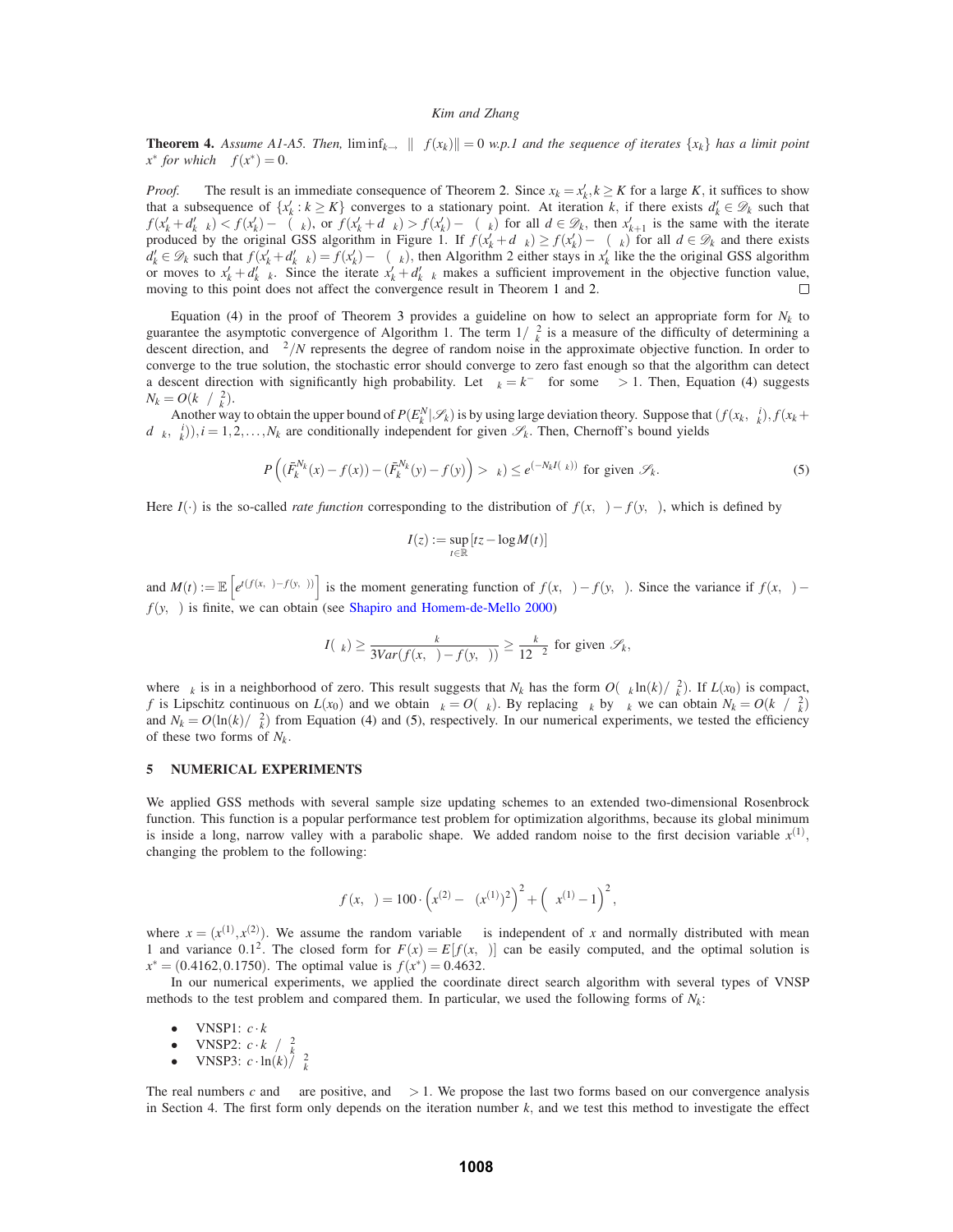

Figure 4: Number of function evaluations vs. true function value.

of the term 1/∆*k*. The numerical results are somewhat sensitive to the parameters <sup>α</sup> and *c*, and we conducted a pilot run to tune these parameters.

In Figure (4), we plot a single-run performance of accumulated function evaluations against the true function value at the current iterate. We observe that all the VNSP methods performed better than the constant sample size scheme both at the early iteration of the algorithm (left plot) and the long term (right plot). At the early iteration, the VNSP methods use a smaller sample size and can execute more iterations for a given number of function evaluations. However, as the iterate approaches the optimal solution, a larger sample size should be used to obtain a more accurate approximation and to make the correct decision on the direction in which to move. All VNSP methods use a larger sample size as the iteration counter grows and seems to converge to the true optimal solution. On the other hand, the fixed sample size scheme converges to the solution to the problem  $(\mathcal{P}_N)$ , which may not be the solution to the true problem.

Although VNSP1 outperforms the fixed sample size scheme, it does not converge to the true optimal solution as fast as the other two VNSP schemes. To investigate this issue, we show in Figure  $(5)$  how the sample size  $N_k$  and the mesh size ∆*<sup>k</sup>* change with the iteration counter *k*. We see that VNSP2 and VNSP3 take a smaller sample size than VNSP1 for some time during the early iterations, and then increase exponentially fast as the mesh size shrinks. Figure (4) shows that VNSP2 and VNSP3 steadily move to better solutions, whereas the solution path of VNSP1 oscillates much more than the other two VNSP methods at later iterations. When the mesh size is still large, the stochastic error tends to be relatively small compared to the optimization error, and the algorithm can detect the descent direction reasonably well with a small sample size approximation. However, when the mesh size is small, the algorithm requires a much larger sample size to determine the descent direction. These empirical results demonstrate that our proposed algorithm increases the sample size fast enough so that the stochastic error term is dominated by the optimization error.

In practice, often the computational budget is limited and users usually look for an acceptably good solution, instead of the optimal. To study the performance and robustness of the different methods, we ran 100 simulations of each method. We present the mean and standard error of the true objective function value obtained with 2000 and 10,000 function evaluations. The statistical results are summarized in Table 1. The results show that our proposed two VNSP methods perform more robustly than the other two methods, particularly in the early stage, which is very advantageous for finite-time performance.

### **6 CONCLUSIONS**

We proposed a stochastic version of direct search algorithms that uses a variable number sampling scheme in the context of the sample average approximation method. We proposed sample size updating schemes that allow the algorithm to achieve global convergence. Numerical results show that the proposed methods perform better than a fixed sample size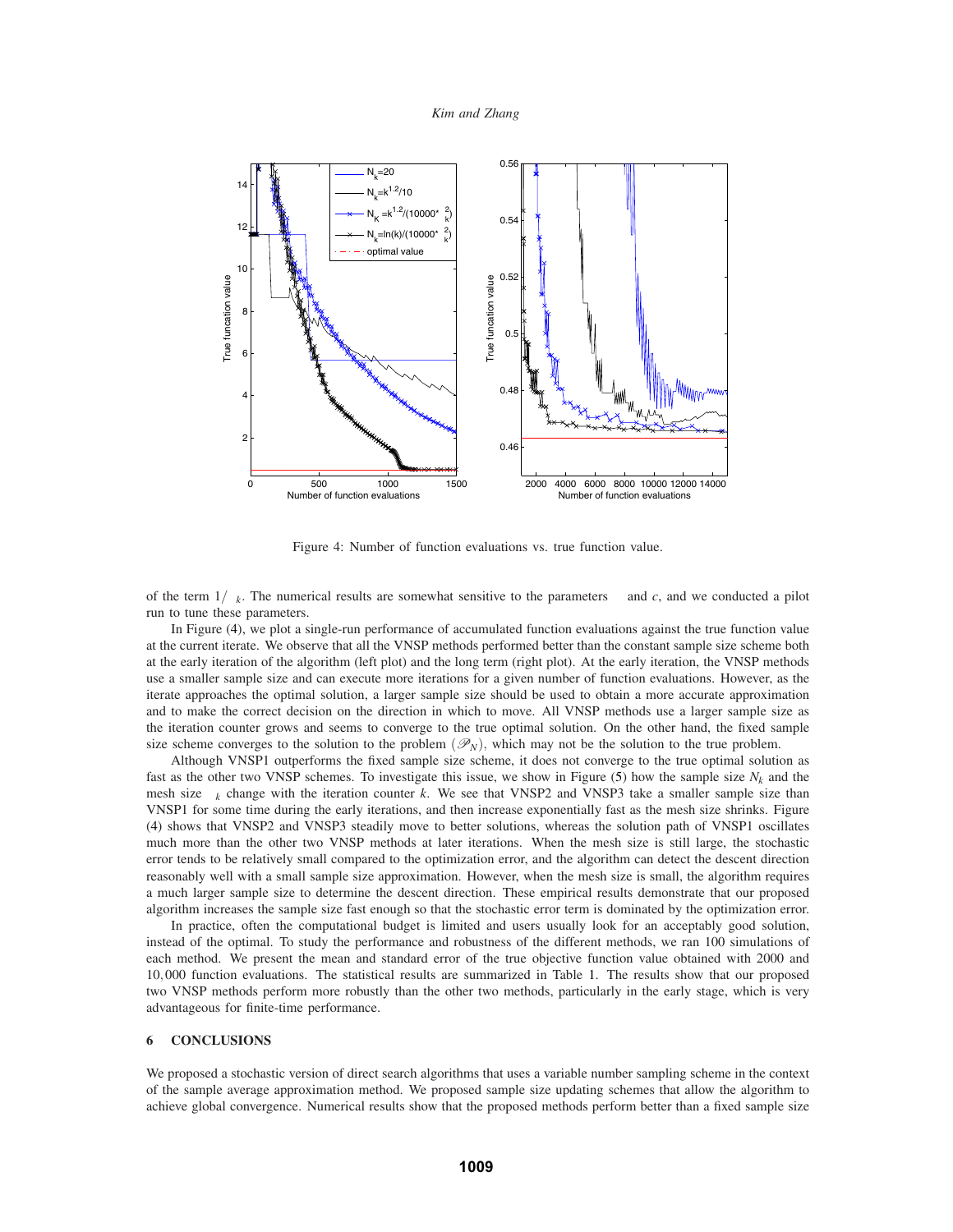



Figure 5: Plots of number of function evaluations  $N_k$  and mesh size  $\Delta_k$ .

|  |  | Table 1: Statistical summary |  |
|--|--|------------------------------|--|
|--|--|------------------------------|--|

| $N_k$                            |                   | 2,000 function evaluations | 10,000 function evaluations |                |
|----------------------------------|-------------------|----------------------------|-----------------------------|----------------|
|                                  | Mean of $F \perp$ | Standard error             | Mean of $F$                 | Standard error |
| 20                               | 5.40              | 0.08                       | 0.65                        | 0.03           |
| $k^{1.2}/10$                     | 2.18              | 0.12                       | 0.53                        | 0.02           |
| $k^{1.2}/(10000\Delta_k^2)$      | 1.77              | 0.17                       | 0.52                        | 0.02           |
| $\ln(k)/(10000\hat{\Delta}_k^2)$ | 1.37              | 0.14                       | 0.50                        | 0.01           |

method and other VNSP methods in the literature, both in the short and long term. There are some issues which require more consideration and should be taken into account as further research. In the numerical test,  $N_k$  involves two tunable parameters  $\alpha$  and  $c$ . Selecting good values for these parameters is a nontrivial problem. We are currently investigating how such values can be determined, as well as a nonparametric form of the sample size *Nk*. Another direction for further research is to consider other types of direct search methods, in addition to coordinate search. We believe that the proposed method shows potential as an analog of the direct search method in deterministic optimization, and is a promising subject for further study.

### **ACKNOWLEDGMENTS**

The authors thank Amr El-Bakry and Jin-Hwa Song at ExxonMobil Research and Engineering for very helpful comments. We also thank Ilya O. Ryzhov for helpful discussions on our paper. This research was partially supported by ExxonMobil Research and Engineering Company Grant R-266-000-052-597 and NUS Research Grant R-266-000-049-133.

# **REFERENCES**

Andradóttir, S. 1998. A review of simulation optimization techniques. In Proceedings of the 1998 Winter Simulation *Conference*, ed. D. Medeiros, E. Watson, J. S. Carson, and M. S. Manivannan, 151–158. Piscataway, NJ: IEEE.

Bayraksan, G., and D. P. Morton. 2010. A sequential sampling procedure for stochastic programming. *Operations Research*. To appear.

Chen, H., and B. W. Schmeiser. 2001. Stochastic root-finding via retrospective approximation. *IIE Transactions*.